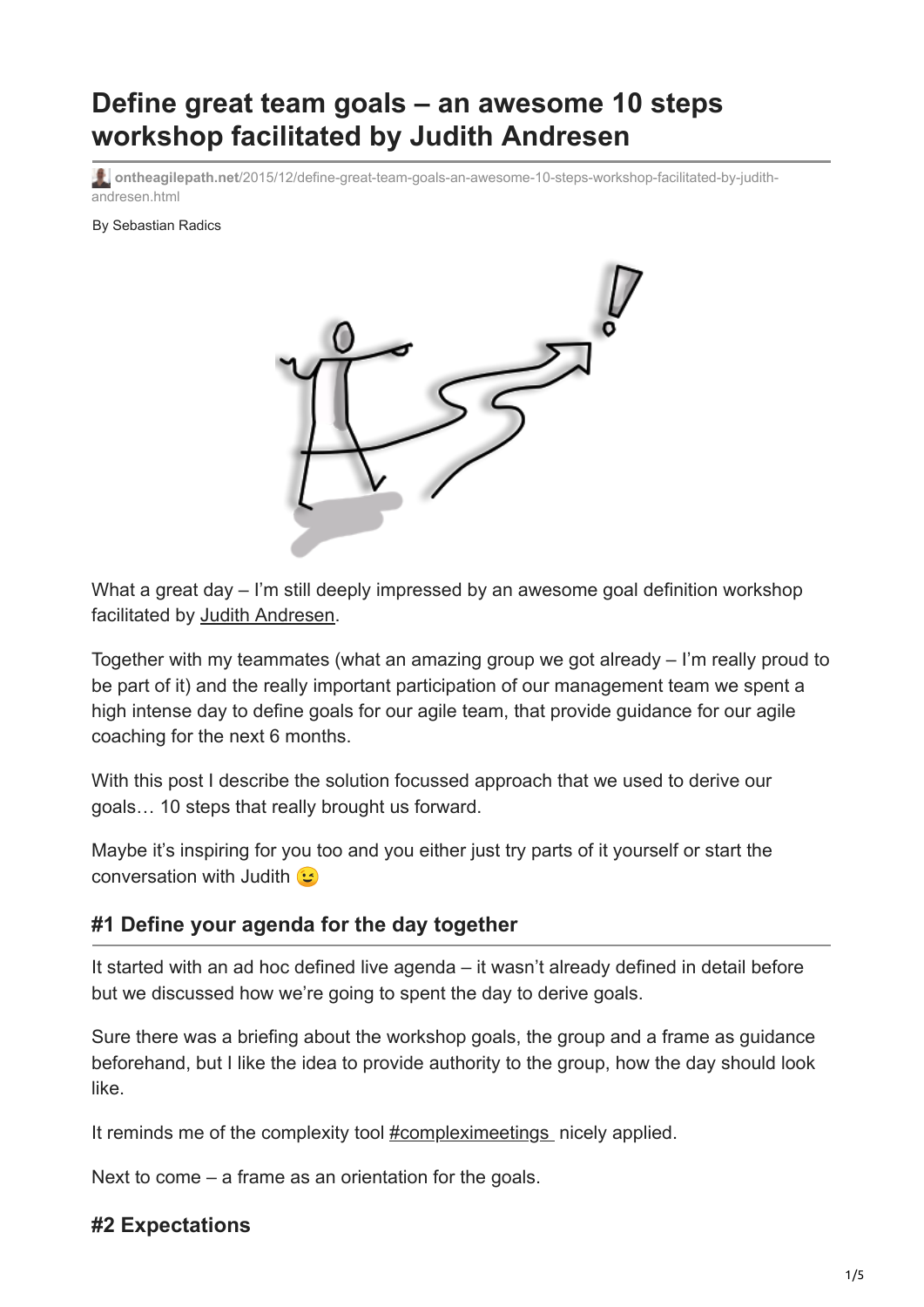Everyone was asked to shortly express expectations for the day. A fast check in (took about 5′) and important for the group to discover common interests and maybe differences.

# **#3 Framing**

Our management team gave a brief overview about their expectations to the team. It helped to recap the company direction, important aspects to consider from the product development direction point of view and to clarify questions.

In addition it was one further bridge building step to combine thoughts and establish a common understanding.

A free presentation format (no powerpoint slides nightmare), just a round with chairs and relaxed talking and discussion.

During the discussion Judith took notes to highlight the most important aspects of the provided frame. Just on a flip chart with nice coloring. It's a real advantage to have visual facilitation skills **b** 

A great introduction to set the stage. Followed by a recap and outlook session.

## **#4 We look forward to… and What are the challenges…**



A group activity in pairs (5 pairs for us) … 10′ time to discuss two topics what we are looking forward to and two topics that we think will be a challenge.

After the group work, every pair had to present their results to the group, including a questions and answer session.

An important step to digest the previous framing input, combined with an positive mind setting by looking forward and welcoming challenges.

Important to further establish an open atmosphere, generate input by the group and discover similarities and differences.

Next step – 2017?

# **#5 Describe the future**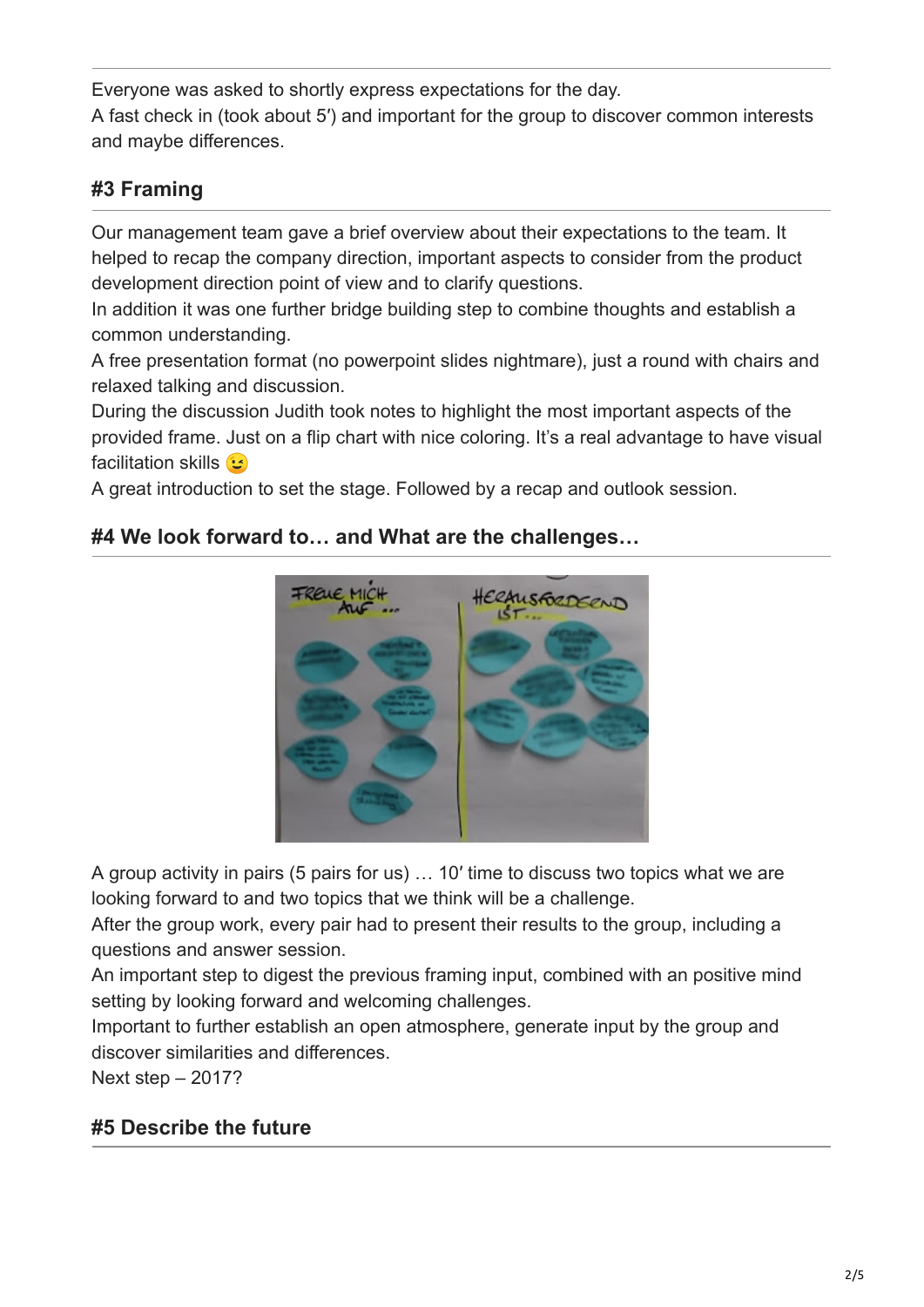

The task of this step was to set oneself to the future … 2017 and ask the guiding question – **How do we do things around here?** 

Not just a word but we had to describe it using a whole sentence describing concretely how it looks like, extended by drawings and whatever you like.

Again working in groups – this time trios, with a 20′ time window.

A highly intensive way to focus on the outcome and the positive future.

Primed by the previous input it was an interesting experience. Tough but at the same time motivating to think about how it really will look like.

Group peer pressure helped to have the focus and a little competition necessary to create results.

After the 20′ every trio had to present their results again, including Q&A.

This way we connected ourself with a possible future outcome and prepared ourself for the next step – the future timeline.

# **#6 The future timeline and What can do by then**

The next step – again setting ourself to the future – 2017. What are we able to do in 2017? And what where steps to reach that new abilities? Group work – 4 members per group, again 20′ (this time we invested 30′

Starting by answering the question: *What are we able to do by then?*

This makes the new abilities we need to focus on more concrete and builds upon the output of how we do things around here from the previous section.

As soon as we defined the new abilities we focussed on detailed steps we did throughout 2016 to acquire these abilities.

A challenging task too, especially to really get it concrete. It really helped to think about necessary activities and to focus on what the team can do to build that future. A really solution focussed approach – awesome.

Based on the group the next step was to combine both group results in one timeline. An interesting discussion, because every group had to pitch their ideas and convince the other group.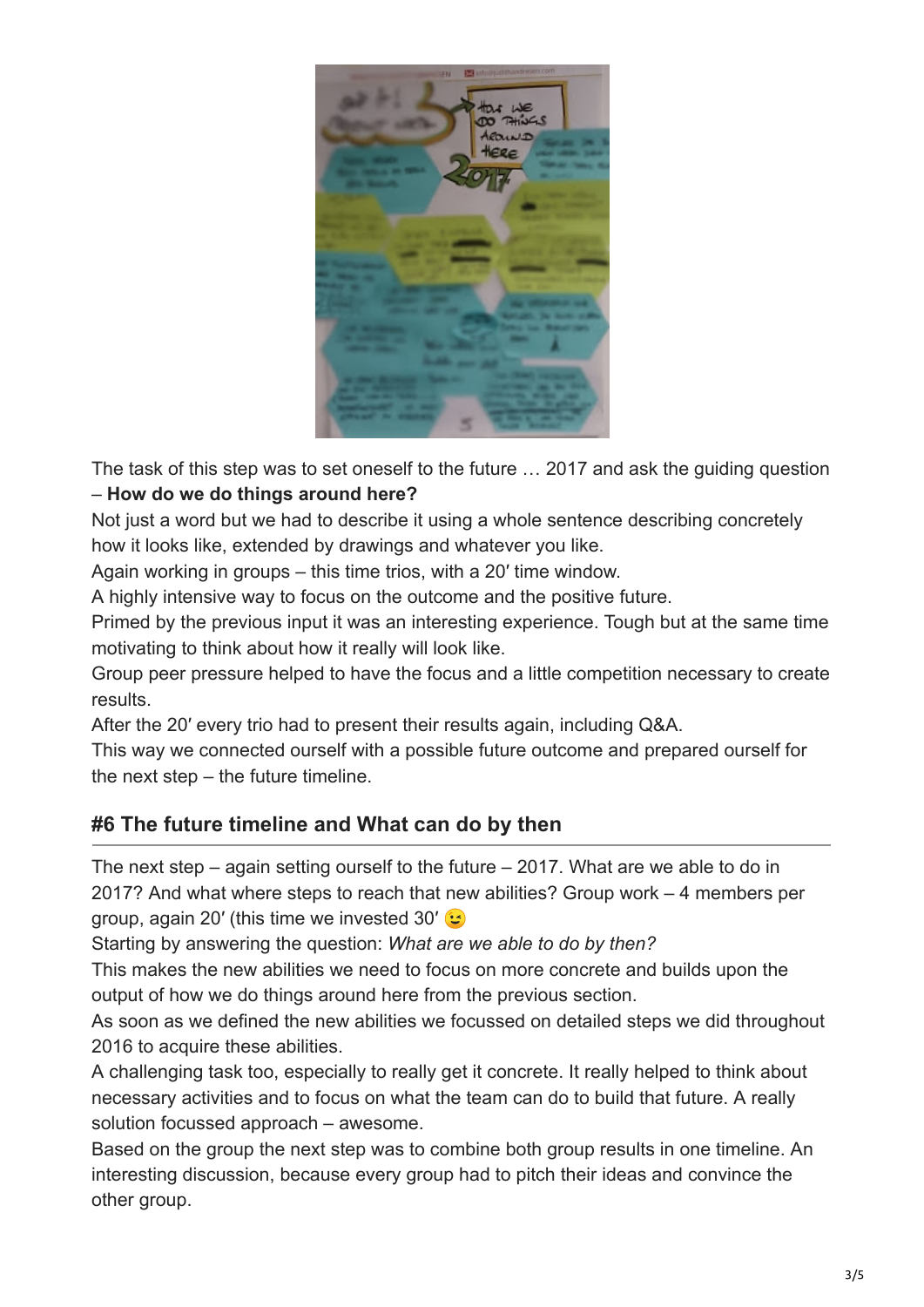The result was a common understanding, a merge and combination of ideas and a timeline as an orientation to derive goals.

The four described input sections:

- $\bullet$  the frame
- looking forward and challenges
- $\bullet$  how do we do things around here  $-2017...$  and the
- future timeline

opened the way for the next step – to derive goal suggestions for the first half of 2016.

## **#7 Proposals for our new goals**

In groups of four, we prepared goal proposals for 2016 based on the previous results in a 20′ session. We used the [ENDPUNKT-criteria](http://www.ontheagilepath.net/?p=16) for the goal definition. Every group came up with 4-5 proposals for goals.

Next to come – pitching the goals in great new format

## **#8 Goal pitching session**

There were five goal slots available. We gathered around the slots in a half circle formation. One by one we had the opportunity to position one goal after another in the 5 available slots. As soon as the slots were filled the next one had to make suggestions for a replacement by another goal or and readjustment of a goals order.

Just one goal to reorder or to replace. One had to argue why it should be

replaced/reordered and the group had to agree. We used the [consent decision format](http://www.ontheagilepath.net/?p=47). Followed by the next team member in line rotating in the circle.

All toughly time boxed. As soon as the time box elapsed the new 5 goal proposal got fixed.

What a great way to get the five top proposals and proving a chance for proper argued replacements. I really like this method.

Final step – check, slightly adjust and commit

# **#9 Goal check, Adjustments and Commitment**